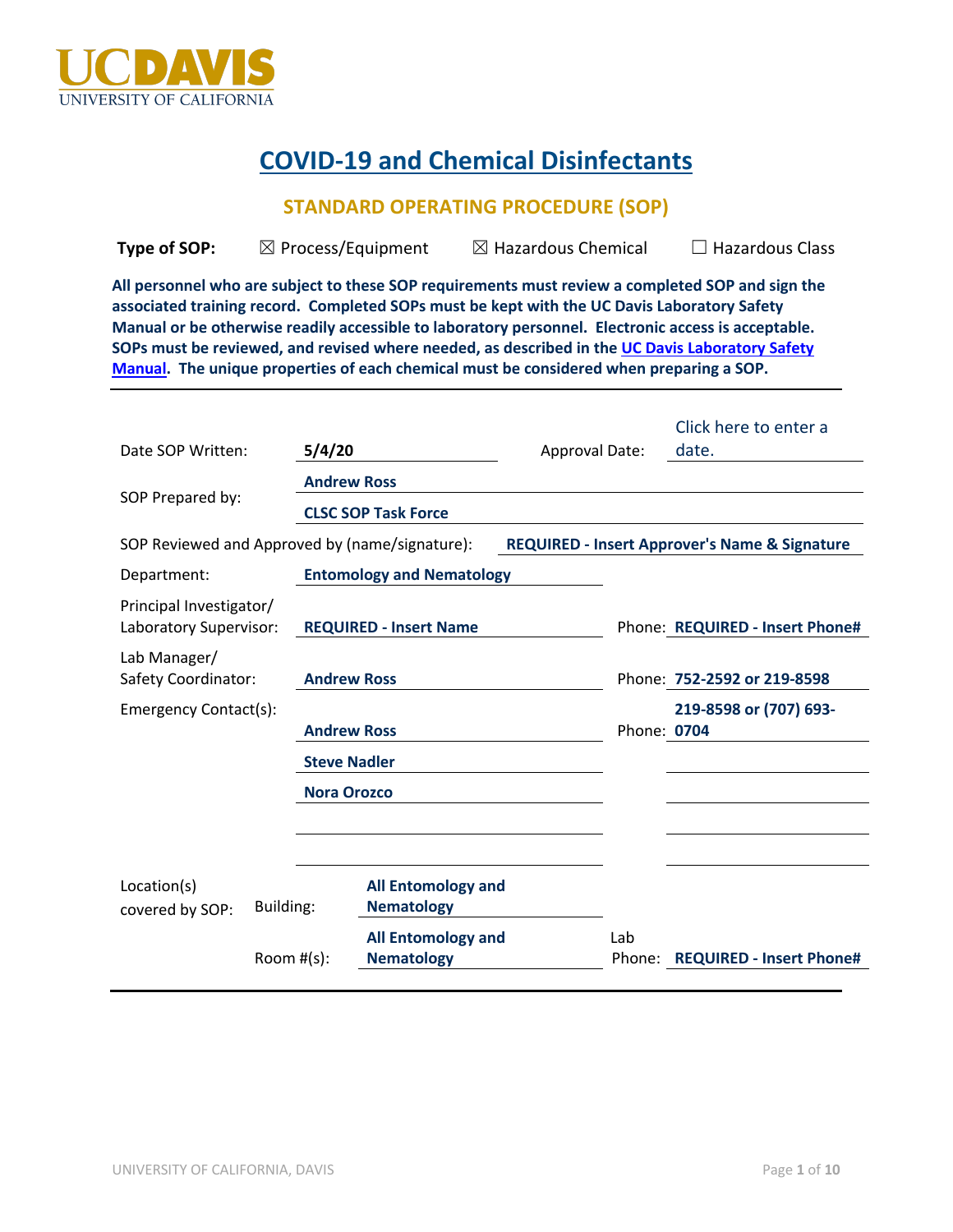

#### **1. HAZARD OVERVIEW**

The coronavirus disease (COVID-19) and all hazardous chemicals used to disinfect surfaces that may become contaminated with COVID-19 pose a hazard to personnel who come in contact with them. Extreme caution by those who come in contact with these hazards is strongly recommended.

Coronavirus disease 2019 (COVID-19) is a respiratory illness caused by a virus called SARS-CoV-2. SARS-CoV-2 is part of the larger SARS family of single stranded RNA viruses affecting the epithelial cells of the lungs. It is approximately 120 nanometers in diameter and is believed to enter the host cell by binding to the ACE2 receptor. COVID-19 was first recorded in Wuhan China in December of 2019 but within a few months spread across many other countries quickly earning pandemic status with the World Health Organization.

COVID-19 is thought to spread from person to person with close human contact (within 6 feet) through respiratory droplets produced when an infected individual coughs, sneezes, or talks. Recent studies indicate that the virus can be spread by people before they develop symptoms (presymptomatic) or who never develop symptoms (asymptomatic). It also may be possible that a person can get COVID-19 by touching a surface or object that has the virus on it and then touching their own mouth, nose, or possibly their eyes. However, this is not thought to be the main way the virus spreads. People infected with the COVID-19 virus can be asymptomatic or experience mild to moderate respiratory illness and recover without requiring special treatment. However, older people (65 and older), those who are immune compromised, and those with underlying medical problems like cardiovascular disease, diabetes, chronic respiratory disease, and cancer are more likely to develop serious illness. Common symptoms often include a fever, cough, body aches/muscle pain, or shortness of breath. For more information please visit the CDC, WHO, or NIH websites at:

#### https://www.cdc.gov/

#### https://www.who.int/

## https://www.nih.gov/

Chemical disinfectants used to clean and sanitize high touch surfaces like door knobs, elevator buttons, stairway railings, etc. are hazardous for personnel working in offices, labs, or entering campus buildings. Most disinfectants are strong oxidizers, flammable, toxic, corrosive, eye/skin irritants, or hazardous to the respiratory system. Care should always be practiced when using disinfectants or touching objects recently sanitized with chemical disinfectants. Persons applying chemical disinfectants must read the safety data sheet (SDS) for any products they use and wear appropriate personal protective equipment (PPE) listed in section 8 of the SDS.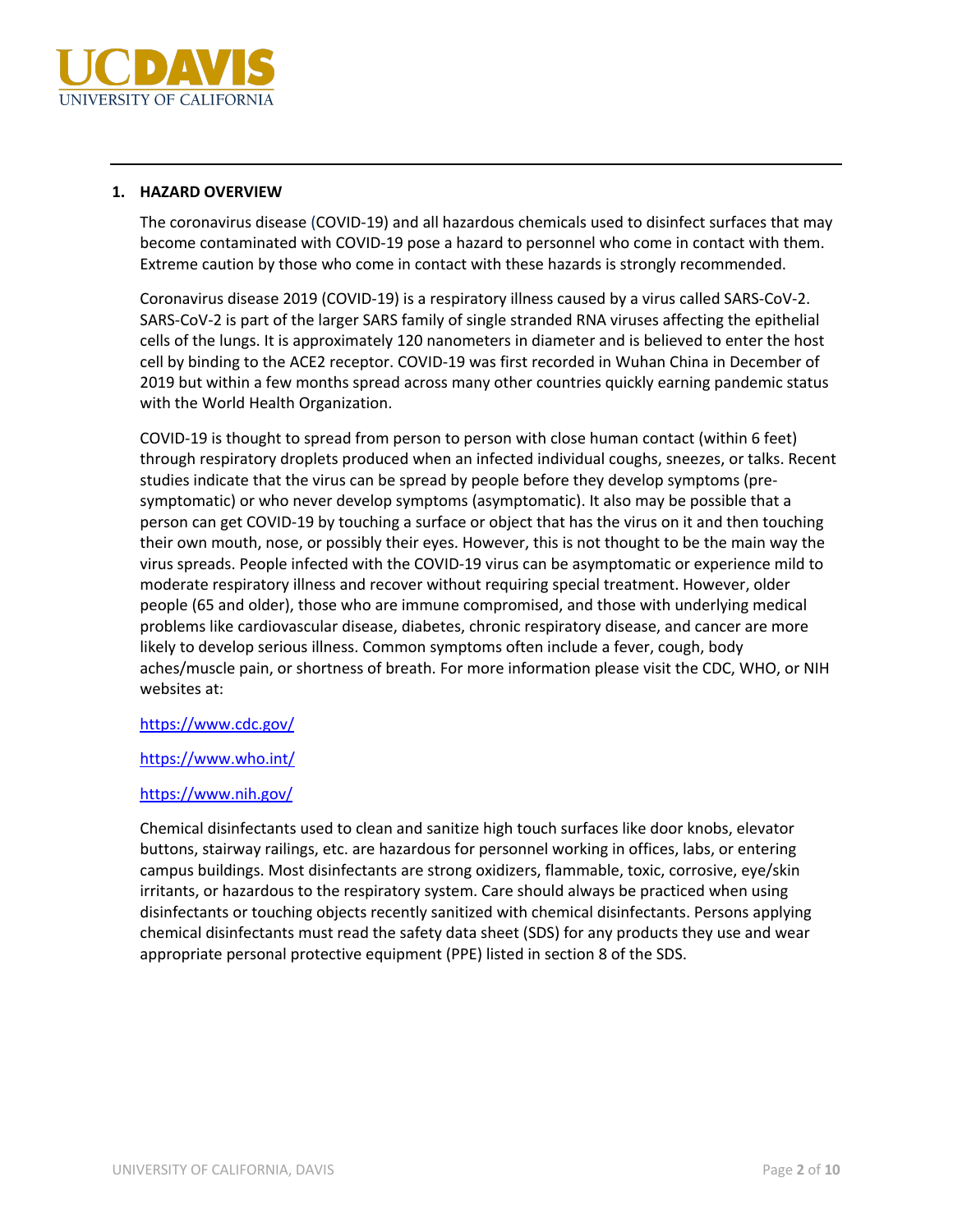

## **2. HAZARDOUS CHEMICAL(S)/CLASS OF HAZARDOUS CHEMICAL(S)**

The primary chemical disinfectants used on campus during the COVID-19 pandemic are: Quaternary Ammonium Compounds, Alcohols, Hydrogen Peroxide Based Disinfectants, Bleach. There is a brief explanation of each listed below. Each of these chemical disinfectants has hazards associated with it but this list is by no means exhaustive. For a full list of chemical disinfectants, to use for the effective control of the coronavirus please visit the EPA website at: https://www.epa.gov/. For more information concerning the hazards associated with a specific chemical disinfectants, please consult the manufacturer's SDS.

#### **A. Quaternary Ammonium Compounds**

These compounds are found in various forms such as benzalkonium chloride, benzethonium chloride, methylbenzethonium chloride, cetalkonium chloride, cetylpyridinium chloride, cetrimonium, cetrimide, dofanium chloride, tetraethylammonium bromide, didecyldimethylammonium chloride and domiphen bromide (see https://en.wikipedia.org/wiki/Quaternary\_ammonium\_cation for more info). Some forms are not considered antimicrobial.

The hazards associated with QACs range from skin irritation to death, as well as QACs being a possible reproductive toxin. The amount of hazard associated with a product is a result of both the QAC itself and the dilution of the QAC in the proprietary solution. Please carefully read the SDS of your proprietary solution and the instructions for use to minimize hazards. Generally QACs, even when diluted, have a long shelf life.

QACs are beneficial in the treatment of porous surfaces (i.e. wood, clothing, etc.) and they are not generally corrosive to metal. However, they can be deactivated in the presence of common soaps. The residuals will also most likely stay on surfaces unless removed by washing with soap/water. Depending on the formulation of your product, it may or may not act as a cleaning agent, areas that are not clean cannot usually be disinfected. The amount of time that a surface has to stay in contact with a QAC in order to disinfect varies according to its formulation, read the instructions of your formulation for how much time you should leave it.

#### **B. Alcohols**

Alcohols particularly isopropanol and ethanol are used as disinfectants for many microorganisms. Methanol is less affective as a bactericide than ethanol or isopropanol, so it is seldom used as a disinfectant. Ethanol and isopropanol have broad spectrum antimicrobial activity against bacteria, viruses, and fungi but are not sporicidal. Therefore, they are not typically used for sterilization but often used for disinfecting hard surfaces or as antiseptics.

According to the CDC website the exact mode of antimicrobial action is not completely known but alcohols are believed to denature proteins. The most effective of these seems to be ethanol because it is less volatile and toxic than ethanol. Pure ethanol is a dehydrating agent. Strong concentrations of ethanol (above 80%) are less effective as a disinfectant than mixtures of ethanol and water because proteins are denatured more quickly in the presence of water. Since alcohols are relatively volatile, the 60%-80% ethanol and water mixture evaporates more slowly than strong concentrations when applied to hard surfaces giving the mixture more time to work.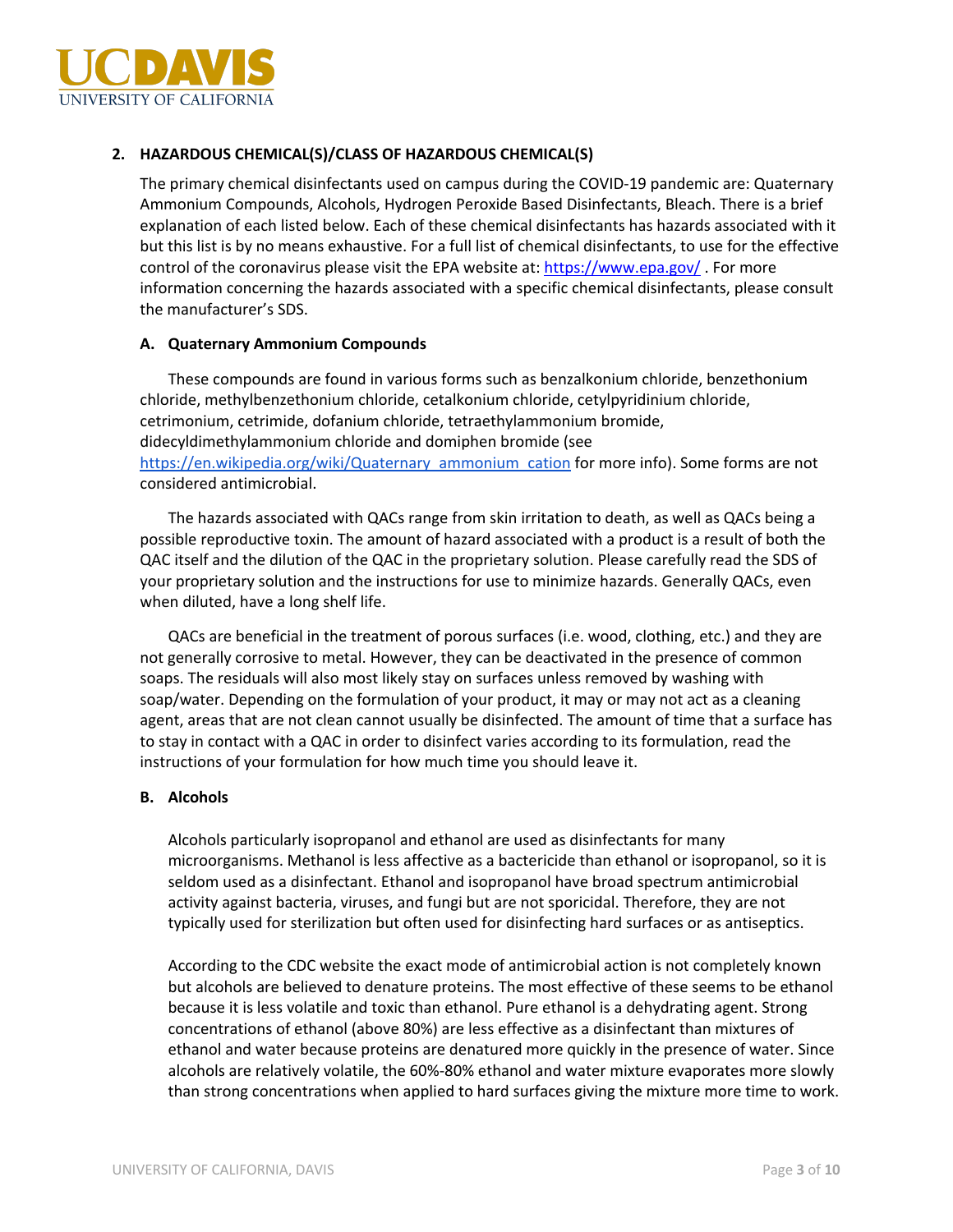

However, alcohols are hazardous to personnel. All alcohols are flammable, reactive, eye irritants, volatile, some are toxic, and all are harmful. Since all alcohols are flammable with a low flash point you should never use them near an open flame, spark, heat source, or chance of ignition. Alcohols are polar and relatively reactive, so never mix alcohols with other chemical disinfectants/cleaners. Mixing alcohols with certain other cleaners can produce toxic gasses. All alcohols are eye irritants so goggles should be worn at all times when using them. Alcohols are volatile, so they should only be used in well ventilated areas. Some alcohols like methanol or isopropanol are toxic and should never be consumed. All alcohols are harmful. They target certain organs like the liver and kidneys, so any persons using them should be very cautious and limit their exposure.

For more information on alcohols as disinfectants please see the CDC website and read through the manufacturers SDS before using any chemicals:

## https://www.cdc.gov/infectioncontrol/guidelines/disinfection/disinfectionmethods/chemical.html

#### **D. Hydrogen Peroxide Based Disinfectants**

Hydrogen peroxide based disinfectants are effective in killing microorganisms including bacteria, viruses, spores, and fungi. During the COVID-19 pandemic UCD custodial services use several different types of disinfectants. One of the more commonly used disinfectants is a hydrogen peroxide based multi-surface cleaner/disinfectant (FaciliProPeroxide). Here is the SDS for this product:

## https://www.gofacilipro.com/product-categories/category/facilipro-peroxide-glass-and-surfacecleaner

Hydrogen peroxide works by producing destructive hydroxyl free radicals that can attack membrane lipids, DNA, and other essential cell components. Catalase, produced by aerobic organisms and facultative anaerobes that possess cytochrome systems, can protect cells from metabolically produced hydrogen peroxide by degrading hydrogen peroxide to water and oxygen. This defense is overwhelmed by the concentrations used for disinfection.

Strong concentrations of hydrogen peroxide can be toxic, corrosive, and very reactive. Concentrated hydrogen peroxide is a very strong oxidizer that reacts with acids, bases, flammables, metals, etc.. Under no circumstances should hydrogen peroxide based disinfectants be mixed with other compounds. According to the CDC normal concentrations of hydrogen peroxide used in disinfectants (< 3%-6%) are not usually toxic or as hazardous. With this being said, some people are more sensitive to hydrogen peroxide than others. Caution should always be used with any disinfectant or cleaning product to avoid accidents and injuries. Anyone using these products should read the SDS before opening the container.

For more information on hydrogen peroxide based disinfectants please visit the CDC website at: https://www.cdc.gov/infectioncontrol/guidelines/disinfection/disinfectionmethods/chemical.html#Hydrogen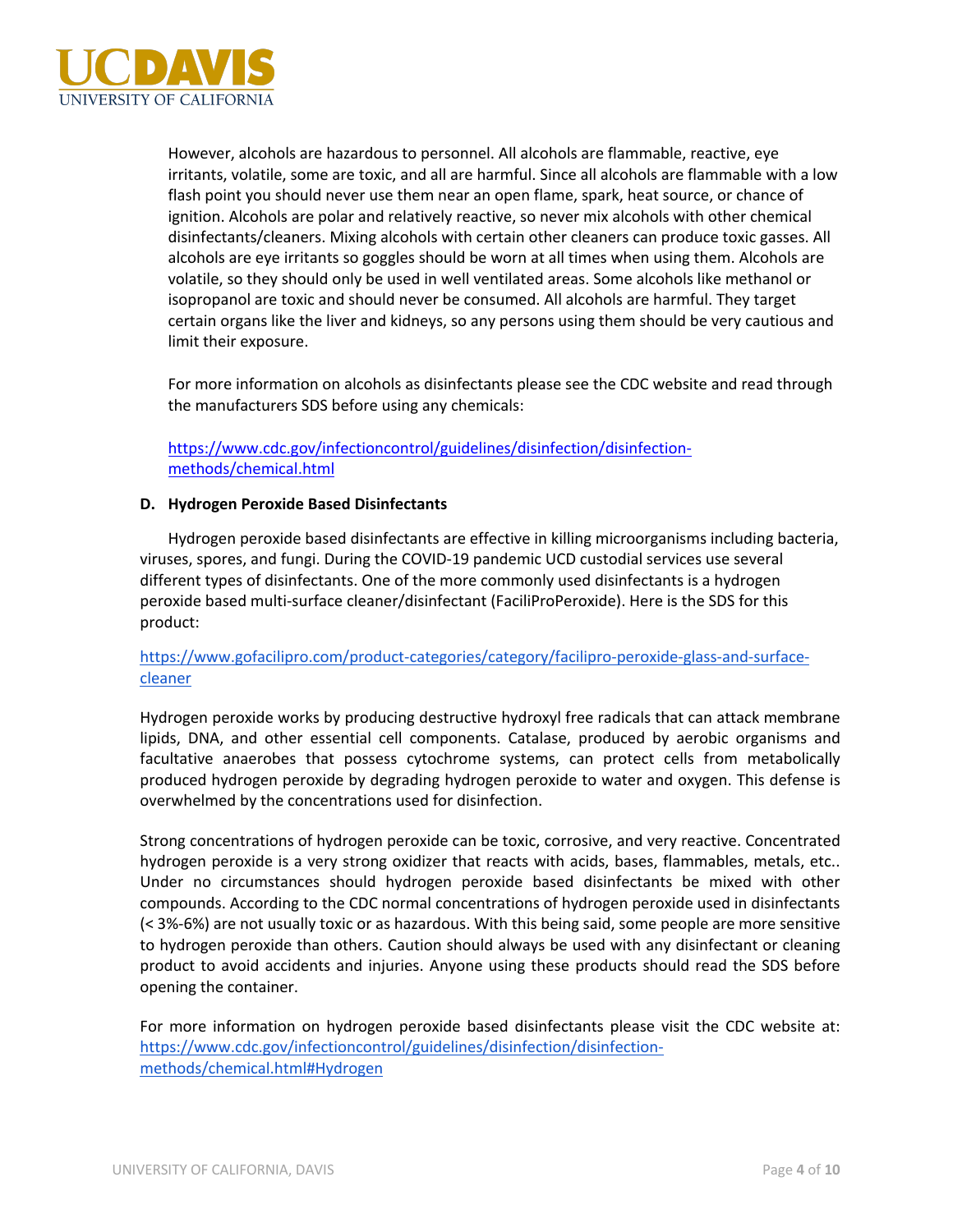

#### **E. Bleach (sodium hypochlorite)**

Bleach is a great disinfectant. You must use a bleach that contains sodium hypochlorite as its active ingredient. This is because it is the chlorine that is released that does the killing. Bleach will also remove color from all fabrics, etc. and is quite corrosive to metal. It will pit stainless steel so a follow up rinse on all metal surfaces is advised. It is a strong oxidizer, so be careful where you use it for chemical compatibility. Bleach will react with dishwashing soap, which sometimes contains ammonia, to make chloramine gas, which is toxic. Bleach will react with acids (including vinegar) to release chlorine gas, again highly toxic. Bleach itself is toxic, corrosive to skin, and the fumes an irritant to eyes/nasal passages/lungs. Some people are more sensitive than others, so take all appropriate PPE precautions and use in a well ventilated area. Here is the link to the SDS for Clorox household bleach: https://www.thecloroxcompany.com/wp-content/uploads/cloroxregularbleach12015-06-12.pdf

Household bleach is sold as a 3-6% solution of sodium hypochlorite in water. You then take that solution and dilute it further to 1 part bleach to 4 parts water for use as a disinfectant. The contact time is 10 minutes for a good disinfection. It is best if you follow up the disinfection with a wipe of clean water to remove the residue. Diluted bleach has a shelf-life of hours or minutes. The diluted bleach is best used immediately if you wish to use it as a disinfectant. Sunlight (or UV) will deactivate diluted bleach very quickly.

#### **3. ENGINEERING/VENTILATION CONTROLS**

There are no special engineering or ventilation controls required for commercially available cleaning/disinfecting products. However, certain people may be more sensitive or have allergic reactions to some disinfectant products. Those people should not use these products. Anyone who starts showing symptoms of an allergic reaction should seek medical attention immediately from UCD Occupational Health Services or Sutter Davis Emergency Room.

#### **4. ADMINISTRATIVE CONTROLS**

The following elements are required:

- 1. Complete the UC Laboratory Safety Fundamentals (or approved equivalent) training prior to working in the laboratory;
- 2. Complete laboratory-specific safety orientation and training on laboratory-specific safety equipment, procedures, and techniques to be used, including any applicable laboratory-specific Laboratory Safety Plan(s), prior to receiving unescorted access to the laboratory;
- 3. Demonstrate competency to perform the procedures to the Principal Investigator (PI), Laboratory Supervisor, laboratory-specific Safety Officer, and/or trainer;
- 4. Be familiar with the location and content of any applicable Safety Data Sheets (SDSs) for the chemicals to be used (online SDSs can be accessed from UC SDS);
- 5. Implement good laboratory practices, including good workspace hygiene;
- 6. Inspect all equipment and experimental setups prior to use;
- 7. Follow best practices for the movement, handling, and storage of hazardous chemicals (see Chapters 5 and 6 of Prudent Practices in the Laboratory for more detail). An appropriate spill cleanup kit must be located in the laboratory. Chemical and hazardous waste storage must follow an appropriate segregation scheme and include appropriate labeling. Hazardous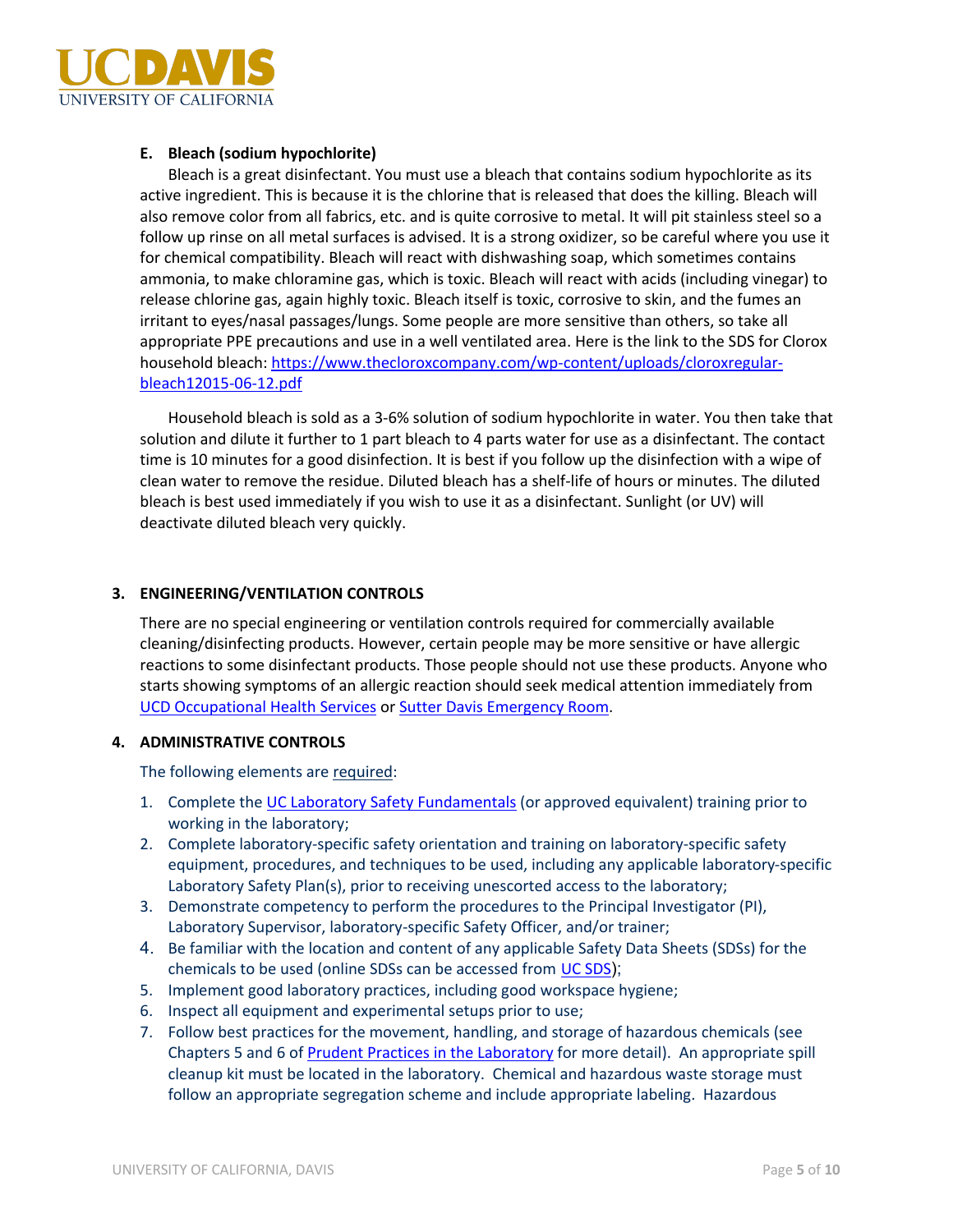

chemical waste must be properly labelled, stored in closed containers, in secondary containment, and in a designated location;

- 8. Do not deviate from the instructions described in this SOP without prior discussion and approval from the PI and/or Laboratory Supervisor;
- 9. Notify the PI or Laboratory Supervisor of any accidents, incidents, near-misses, or upset condition (*e.g.,* unexpected rise or drop in temperature, color or phase change, evolution of gas) involving the process, hazardous chemical(s), or hazardous chemical class described in this SOP; and
- 10. Abide by the laboratory-specific working alone SOP, if applicable.

REQUIRED - Insert descriptions of any additional administrative controls (*e.g.,* restrictions on procedure/quantity/work equipment/work locations/unattended operations/etc.), including controls that may be chemical-specific (*e.g.,* peroxide formers).

Follow all chemical segregation requirements and secondary containment procedures per the campus Chemical Hygiene Plan (ie: segregate acids from bases, segregate oxidizers from flammables, etc.) to reduce the risk of chemical reactions or accidental mixing. If you have any questions regarding proper chemicals segregation, please contact your department safety coordinator Andrew Ross at: 752-2592 or abross@ucdavis.edu

#### **5. PERSONAL PROTECTIVE EQUIPMENT (PPE)**

At a minimum, long pants (covered legs) and closed toe/closed heel shoes (covered feet) are required to enter a laboratory or technical area where hazardous chemicals are used or stored.

In addition to the minimum attire required upon entering a laboratory, the following PPE is required for all work with hazardous chemicals:

- A. Eye Protection:
	- i. Eye protection must be ANSI Z87.1-compliant.
	- ii. At a minimum safety glasses are necessary.
	- iii. Splash goggles may be substituted for safety glasses, and are required for processes where splashes are foreseeable or when generating aerosols.
	- iv. Ordinary prescription glasses will NOT provide adequate protection unless they also meet the Z87.1 standard and have compliant side shields.
- B. Body Protection: At a minimum a chemically-compatible laboratory coat that fully extends to the wrist is necessary.
	- i. If a risk of fire exists, a flame-resistant laboratory coat that is NFPA 2112-compliant should be worn.
	- ii. For chemicals that are corrosive and/or toxic by skin contact/absorption additional protective clothing (*e.g.,* face shield, chemically-resistant apron, disposable sleeves, etc.) are required where splashes or skin contact is foreseeable.
- C. Hand Protection: Hand protection is needed for the activities described in this SOP. Define the type of glove to be used based on the following:
	- i. Chemical(s) being used;
	- ii. Anticipated chemical contact (e.g. incidental, immersion, etc.);
	- iii. Manufacturers' permeation/compatibility data; and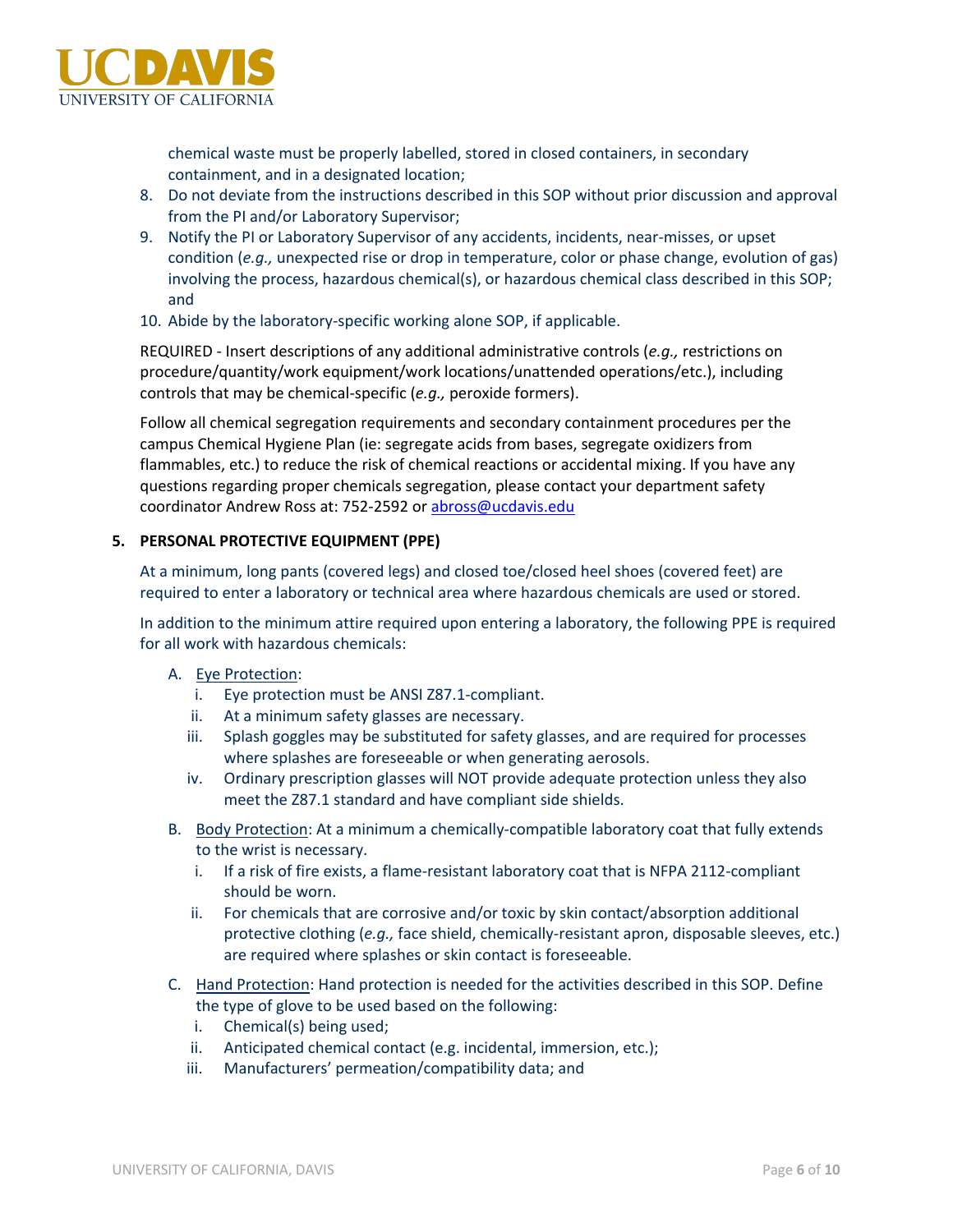

iv. Whether a combination of different gloves is needed for any specific procedural step or task.

REQUIRED - Insert descriptions of PPE and hygiene practices used with each process, hazardous chemical(s), or hazardous chemical class, including any specialized PPE needed for a procedural step/task.

#### **6. SPILL AND EMERGENCY PROCEDURES**

Follow the guidance for chemical spill cleanup from SafetyNet #13 and/or the UC Davis Laboratory Safety Manual, unless specialized cleanup procedures are described below. Emergency procedure instructions for the UC Davis campus and UCD Medical Center are contained in the UC Davis Laboratory Safety Manual, campus Emergency Response Guide (ERG), and UCD Health System ERG. The applicable ERG must be posted in the laboratory. All other locations must describe detailed emergency procedure instructions below.

Call 911 for all large spills or spills of acutely toxic materials. For small spills, follow directions in SafetyNet #13. Do not try to neutralize disinfectant spills with different chemicals. Many disinfectants are mixtures of reactive chemicals (H2O2, NH3, etc.) and addition of other chemicals may produce toxic gasses or other hazardous compounds.

If you or anyone you work with starts to develop any symptoms consistent with COVID-19 (fever, coughing, shortness of breath) notify your supervisor immediately and seek medical attention. Follow the guidelines from the office of research regarding possible COVID-19 infection and decontamination procedures.

INSERT IF APPLICABLE - Descriptions of any specialized emergency procedures for locations outside of the UC Davis main campus and the UCD Medical Center campus.

#### **7. WASTE MANAGEMENT AND DECONTAMINATION**

Hazardous waste must be managed according to Safety Net #8, and must be properly labeled. In general, hazardous waste must be removed from your laboratory within 9 months of the accumulation start date; refer to the accumulation time for waste disposal to ensure compliance. Hazardous waste pick up requests must be completed using WASTe.

**Note:** See the WASTe Factsheet for instructions on how to complete a label.

REQUIRED - Insert descriptions of laboratory-specific information on the waste streams generated, storage location, and any special handling/storage requirements.

One of the best ways to avoid illness and the COVID-19 virus is by frequent hand washing. You should wash your hands with soap and warm water for a minimum of 20 seconds before and after using the restroom, before eating or drinking anything, before touching your face or any family members, after touching any common pieces of equipment (phones, computers, etc.), after touching any door knobs, elevator buttons or other high touch surfaces.

Upon completion of work with hazardous chemicals and/or decontamination of equipment, remove gloves and/or PPE to wash hands and arms with soap and water. Additionally, upon leaving a designated hazardous chemical work area remove all PPE worn and wash hands, forearms, face and neck as needed. Contaminated clothing or PPE should not be worn outside the lab. Soiled lab coats should be sent for professional laundering. Grossly contaminated clothing/PPE and disposable gloves must not be reused.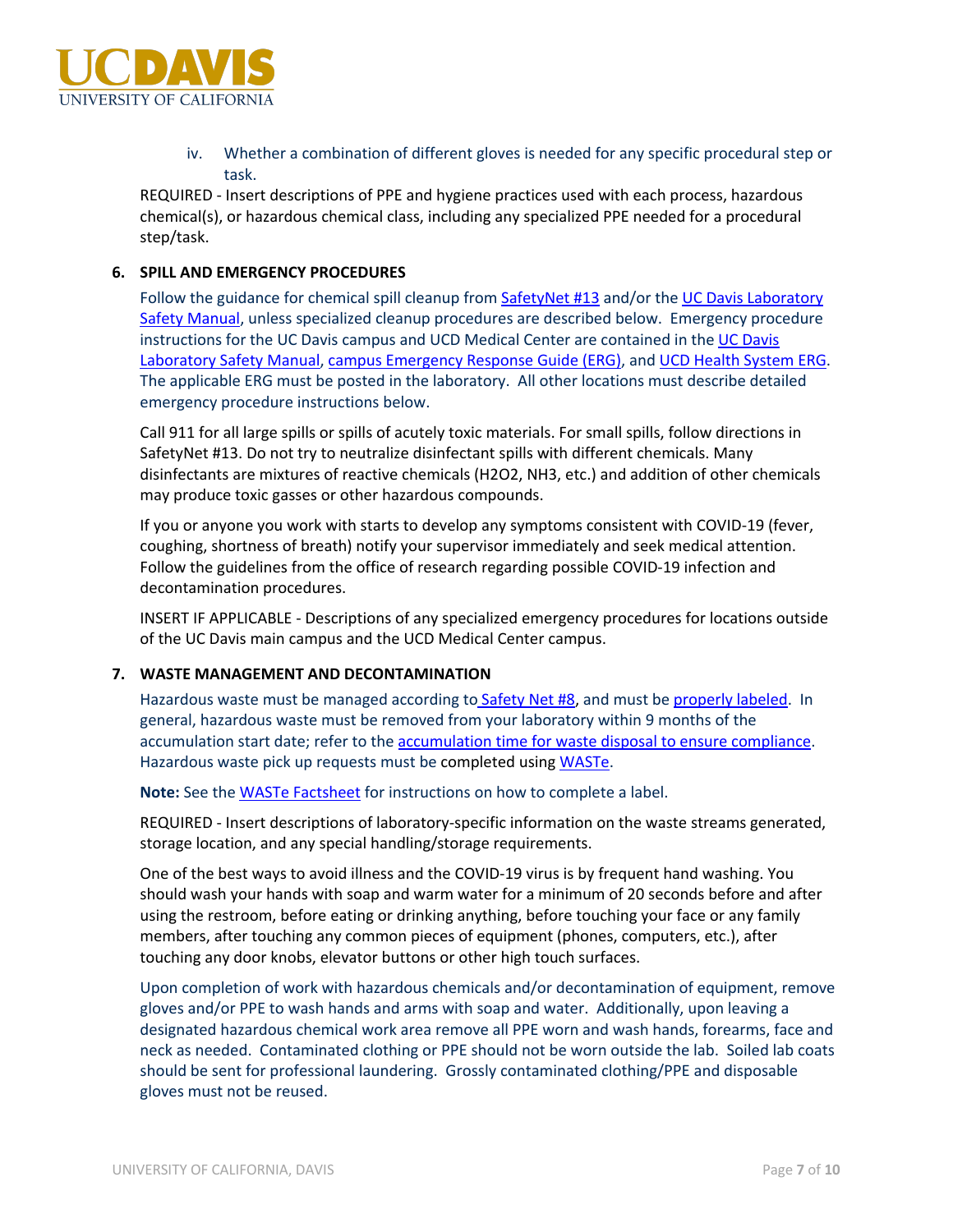

## **8. DESIGNATED AREA**

INSERT - Description(s) of designated area(s) for your laboratory. Designated areas are required for "Particularly Hazardous Substances". The entire laboratory, fume hood, or a portion of the laboratory may be used, and must be labeled with the hazards.

#### **9. DETAILED PROTOCOL**

REQUIRED - Insert or attach detailed laboratory-specific procedures for the process, hazardous chemical(s), or hazard class. You may also include any relevant supporting resources such as SafetyNets, journal citations, etc. that are applicable.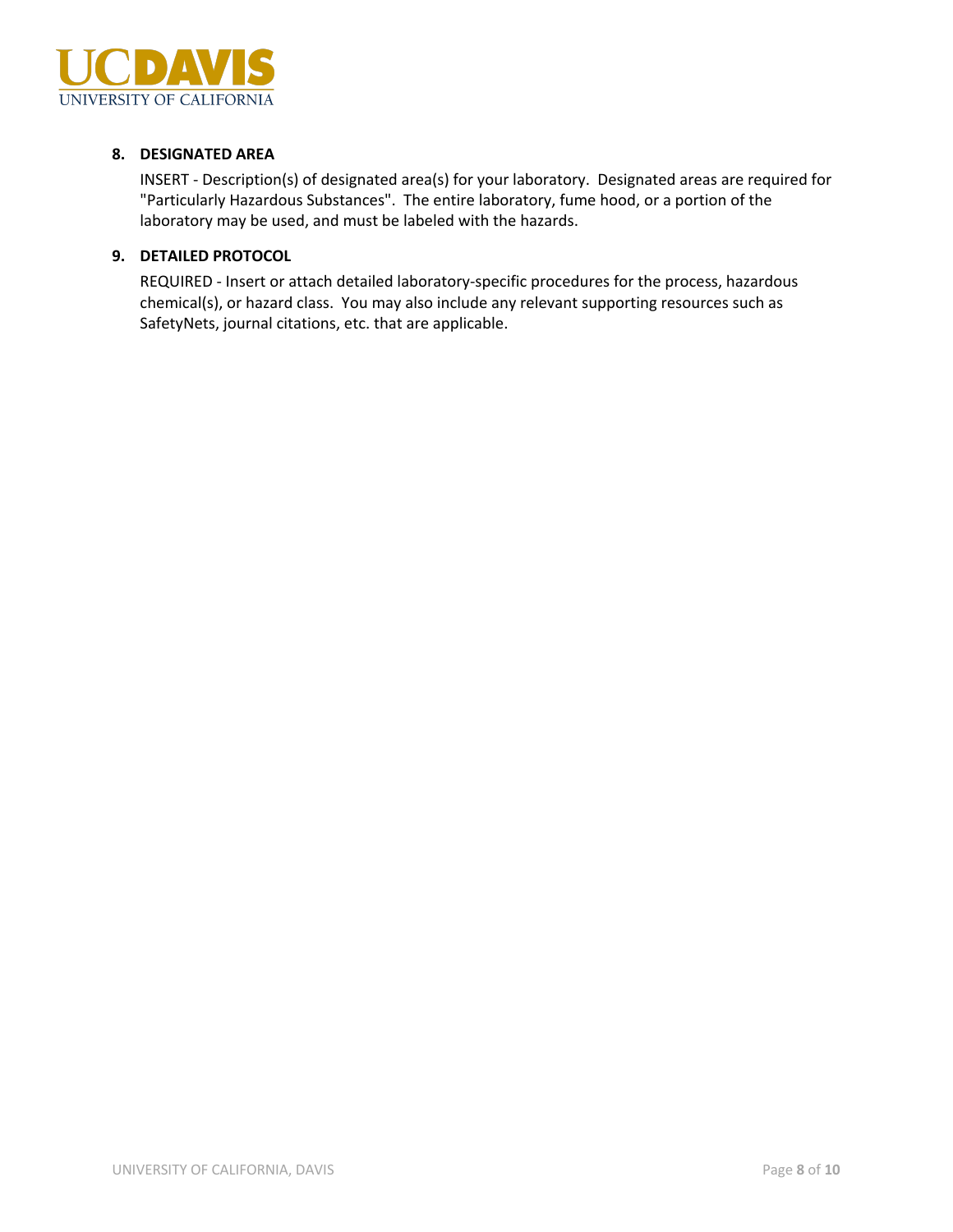

## **TEMPLATE REVISION HISTORY**

| <b>Version</b> | Date Approved | Author                 | <b>Revision Notes:</b>                                                                          |
|----------------|---------------|------------------------|-------------------------------------------------------------------------------------------------|
| 1.0            | 12/1/2014     | <b>CLSC Task Force</b> | <b>New template</b>                                                                             |
| 1.1            | 4/16/2015     | <b>Chris Jakober</b>   | <b>Changed SDS link, language relating to soiled PPE</b>                                        |
| $1.2$          | 5/11/2016     | <b>Chris Jakober</b>   | Updated URLs following website redesign, added<br><b>URL to UCDHS ERG</b>                       |
| 1.3            | 11/30/2016    | <b>Lindy Gervin</b>    | <b>Unlocked editable fields</b>                                                                 |
| 1.4            | 3/13/2017     | <b>Lindy Gervin</b>    | Updated links in section 7 to WASTe system                                                      |
| 1.5            | 12/6/2017     | <b>Chris Jakober</b>   | Reformatted hand protection PPE language, added<br>"Equipment" into SOP category type checkbox. |

## **LAB-SPECIFIC REVISION HISTORY**

| Version | Date Approved | <b>Author</b> | <b>Revision Notes:</b> |
|---------|---------------|---------------|------------------------|
|         |               |               |                        |
|         |               |               |                        |
|         |               |               |                        |
|         |               |               |                        |
|         |               |               |                        |
|         |               |               |                        |
|         |               |               |                        |
|         |               |               |                        |
|         |               |               |                        |
|         |               |               |                        |
|         |               |               |                        |
|         |               |               |                        |
|         |               |               |                        |
|         |               |               |                        |
|         |               |               |                        |
|         |               |               |                        |
|         |               |               |                        |
|         |               |               |                        |
|         |               |               |                        |
|         |               |               |                        |